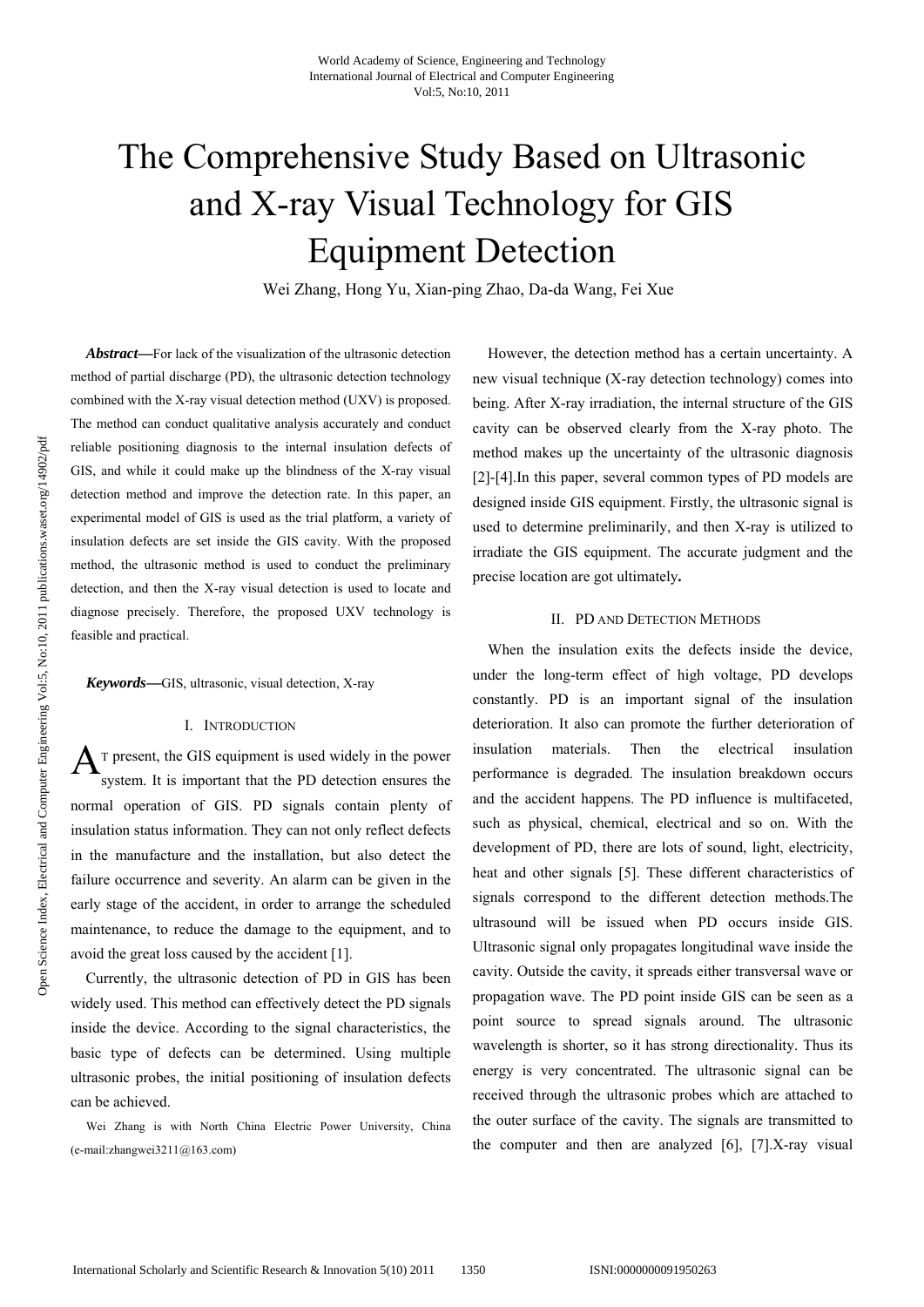detection technology has been effectively applied in the medical, aerospace and other fields. It is used as an aid to detect insulation defects inside GIS, to achieve the location and identification of structural insulation defects. This method provides an effective and reliable detection means for PD monitoring and pattern recognition. It is a fast and accurate method of defect identification and location for internal insulation defects in GIS, and provides the favorable basis for the field application in the insulation experiment in GIS [8].

## III. THE PROPOSED METHOD OF THE UXV

In this paper, the UXV method is proposed, which uses the ultrasonic technology and the X-ray visual detection technology successively. The ultrasonic detection method realizes the initial diagnosis and the preliminary location. X-ray visual detection achieves the final structural defect location. In the laboratory, the experimental flow chart of the UXV is shown in the Fig. 1.



Fig. 1 The experimental flow chart of the UXV

From the experimental flow chart of the UXV in the Fig. 1, first, the measuring circuit is arranged for the experiment. Then, the insulation defect is set inside the GIS cavity. The ultrasonic method is used to detect preliminarily. If the PD signal is detected, X-ray is used to irradiate the GIS, It is to determine whether there is the insulation defect.The PD detection in GIS cannot depart from the actual operation. If it uses simply coaxial cavity as experimental object, the experimental results will be quite different from the actual situation. So the experiment uses 252kVZF11-252 (L)-type test model which is designed and manufactured specially. Fig. 2 and Fig. 3 show the physical photo and the structure diagram of the experimental model respectively.



Fig. 2 The physical photo



Fig. 3 The structure diagram

The circuit diagram of the experimental system is shown in Fig. 4. The power is output from the self-dual regulator. In order to avoid the interference of the external PD signals, the transformer used in the experiment is the experimental transformer without the corona which is made by WMB. The high-voltage wire uses the soft aluminum tube whose diameter is 100mm, and which ensures maximally a "clean" experimental background. The circuit connects in series with a protection resistor to avoid the damage to the detection resistance and the experimental system after the breakdown. The experimental system ensures a good ground. The ultrasonic sensors are furnished outside the GIS chamber to detect the ultrasonic signal, as shown in Fig. 5 (a) below. The ultrasonic signal is transferred to the data acquisition unit, and then is transmitted to the computer for data analysis and processing.



Fig. 4 Schematic diagram of the measuring system X-ray visual detection system is composed of the X-ray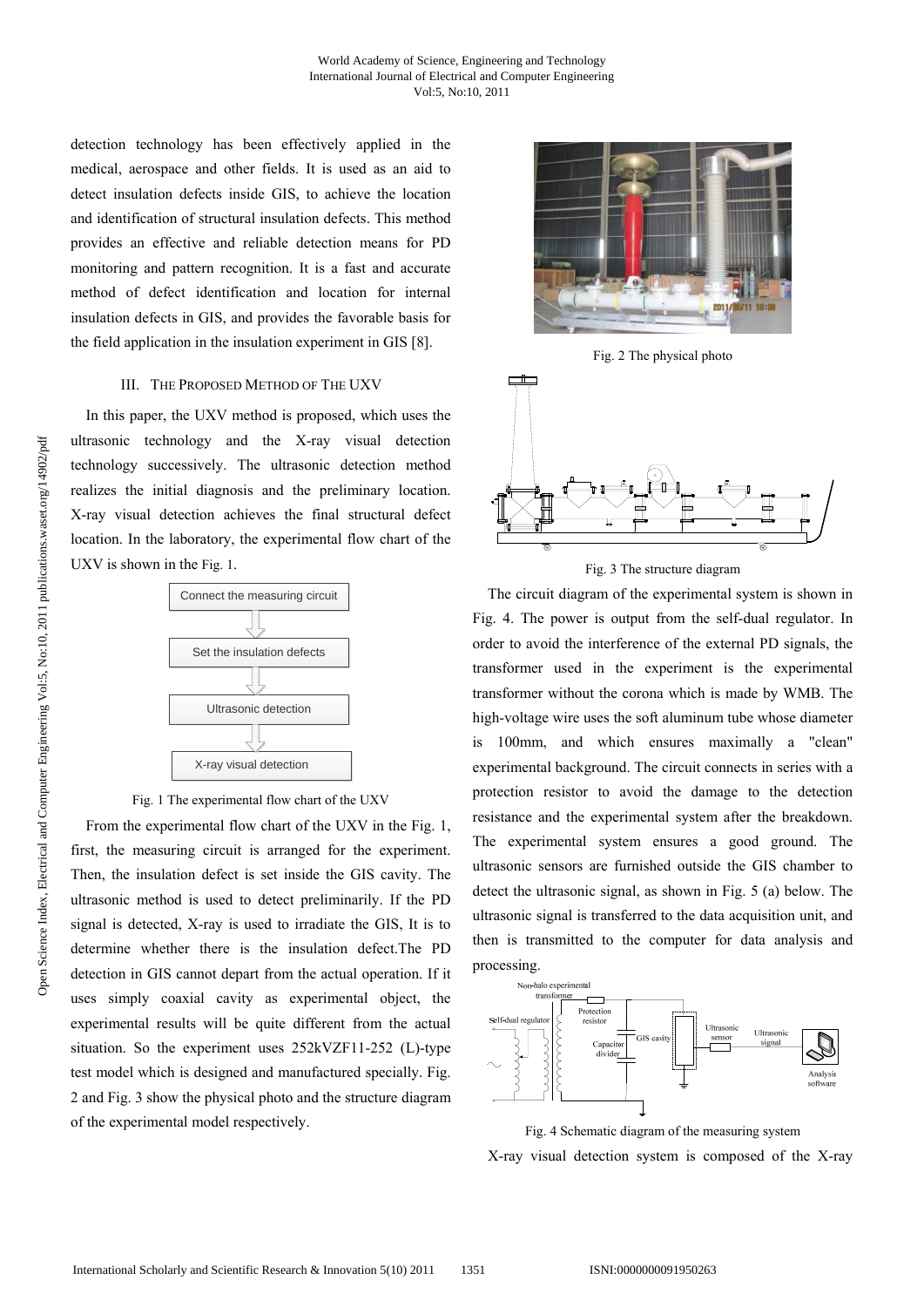machine, the imaging plate, the computer workstation and other components. During the detection process, the X-ray machine is placed at a certain distance in front of the GIS model, and the imaging plate is close to the GIS cavity and is behind it. The head of the X-ray machine is at the same horizontal line with the center of the imaging plate, and the imaging plate is connected to the computer workstation through the software to receive, display, store and process the data. The site layout photos of the X-ray machine and the imaging plate are shown in Fig. 5 (b).



(a) Site layout of the ultrasonic detection equipment



(b) Site layout of the X-ray detection equipment Fig. 5 The site layout photos of the detection equipment

## IV. INSULATION DEFECT MODELS

The GIS running experience shows that the insulation failures often happen and the majority of the accidents are caused by the insulation faults. In the process of production, transportation and site assembly, it exits inevitably insulation defects which ultimately affect the reliability of the operation. Such defects include mainly the electrode surface protrusion, free conductive particles, insulator surface particles, and internal defects of solid insulation (such as bubbles), etc. They lead to PD under the electric field. They could eventually cause the insulation damage. This paper selects the metal protrusion and the metal suspension as the insulation defect models which are usually caused by poor processing, mechanical damage or scratches when assembling. The high field strength area is created around the metal protrusion, and PD occurs consequently. During the experiment, a section of copper wire is wrapped around the high-voltage conductive pole in the bus segment chamber to simulate this defect type. It is shown in Fig. 6 (a). The length of the tip is 40 mm and the diameter is equivalent to 300μm. The second defect model is shown in Fig. 6 (b). A metal tip is set inside the GIS chamber wall. The material is iron wire whose equivalent diameter is 100μm and whose cutting-edge length is 30mm. The third model is shown in Fig. 6 (c). A piece of aluminum block is hung in the high-voltage conductive pole by the insulation rope. The distance is 20mm between the aluminum block and the high-voltage conductive pole.



(a) Tip on the high-voltage conductive pole



(b) Tip on the ground electrode



(c) Floating potential Fig. 6 The physical layout photos of teh simulated insulation defects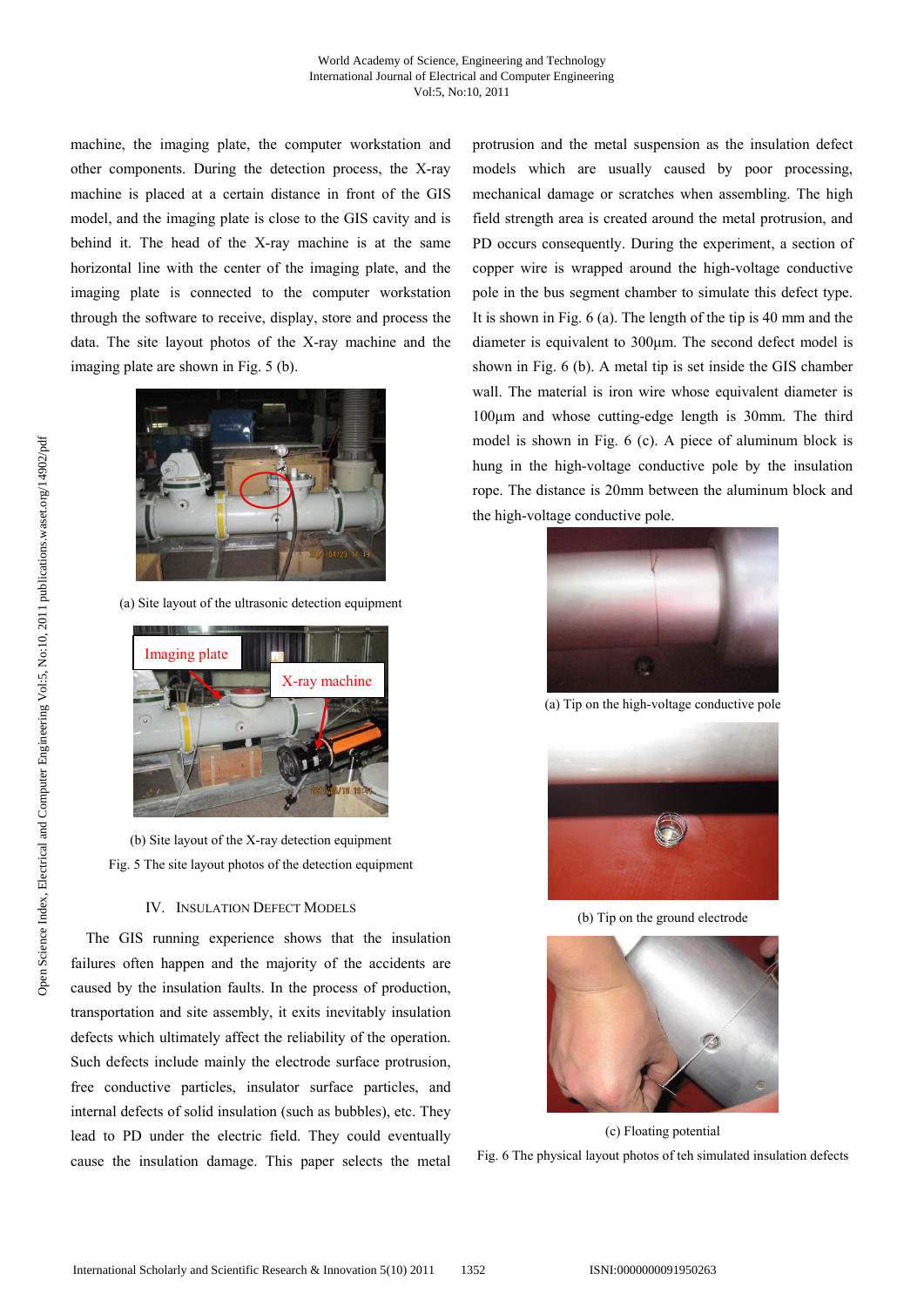## V. EXPERIMENTAL RESULTS AND ANALYSIS

According to those three discharge models above, the experiment uses the ultrasonic and the X-ray digital imaging technologies for detection. The ultrasonic method uses AIA ultrasonic detector which is produced by Norwegian. The ultrasonic signal is sent to the signal display unit through the cable for data display and processing. The frequency range of the ultrasonic sensor is 10-100 kHz, and the front-end gain is 40dB. And further, the X-ray visual detection method identifies and locates the defect type accurately. The X-ray machine and the imaging plate are produced by the GE Company.

When the discharge occurs near the conductor, the PD source can form a point source to launch spherical wave in all directions. The high-frequency part transmits directly along the cavity, while the low-frequency part transmits to the multiple angles, and the path is far away. When the acoustic wave is propagated along the cavity, the reflection and refraction occurs.

|  |  | <b>RMS</b> value           | 6 mV            |
|--|--|----------------------------|-----------------|
|  |  | Periodic peak value        | $15 \text{ mV}$ |
|  |  | Frequency 1 content 1.5 mV |                 |
|  |  | Frequency 2 content 1.5 mV |                 |

|  | (a) Continuous mode |  |  |
|--|---------------------|--|--|
|  |                     |  |  |



#### (b) Phase mode

Fig. 7 AIA ultrasonic detection spectrums

Under the applied voltage amplitude of 101kV, the continuous mode and the phase pattern are shown in Fig. 7. The ultrasonic detection spectrums can be seen: (a) By the continuous mode, 100Hz correlation is greater than 50Hz correlation; (b) From the phase mode, the discharge pulse focuses near the peak value of the voltage.



Fig. 8 X-ray photo of the tip set on the high-voltage conductive pole

Fig. 8 shows that the X-ray photo of a tip which is placed on the high-voltage conductive pole inside the bus segment chamber. The photo works well, and you can clearly see the tip from the photo.A tip is set inside the GIS cavity wall. When the voltage is applied to a certain value, PD occurs.





(b) Phase mode

Fig. 9 AIA ultrasonic detection spectrums

From the ultrasonic detection spectrums in Fig. 9 of view, 100Hz correlation is greater than 50Hz correlation. The size of the discharge amount and the distribution shape of the discharge are still similar to the spectrums in Fig. 7, and the phase has some drift with the change of the applied voltage value.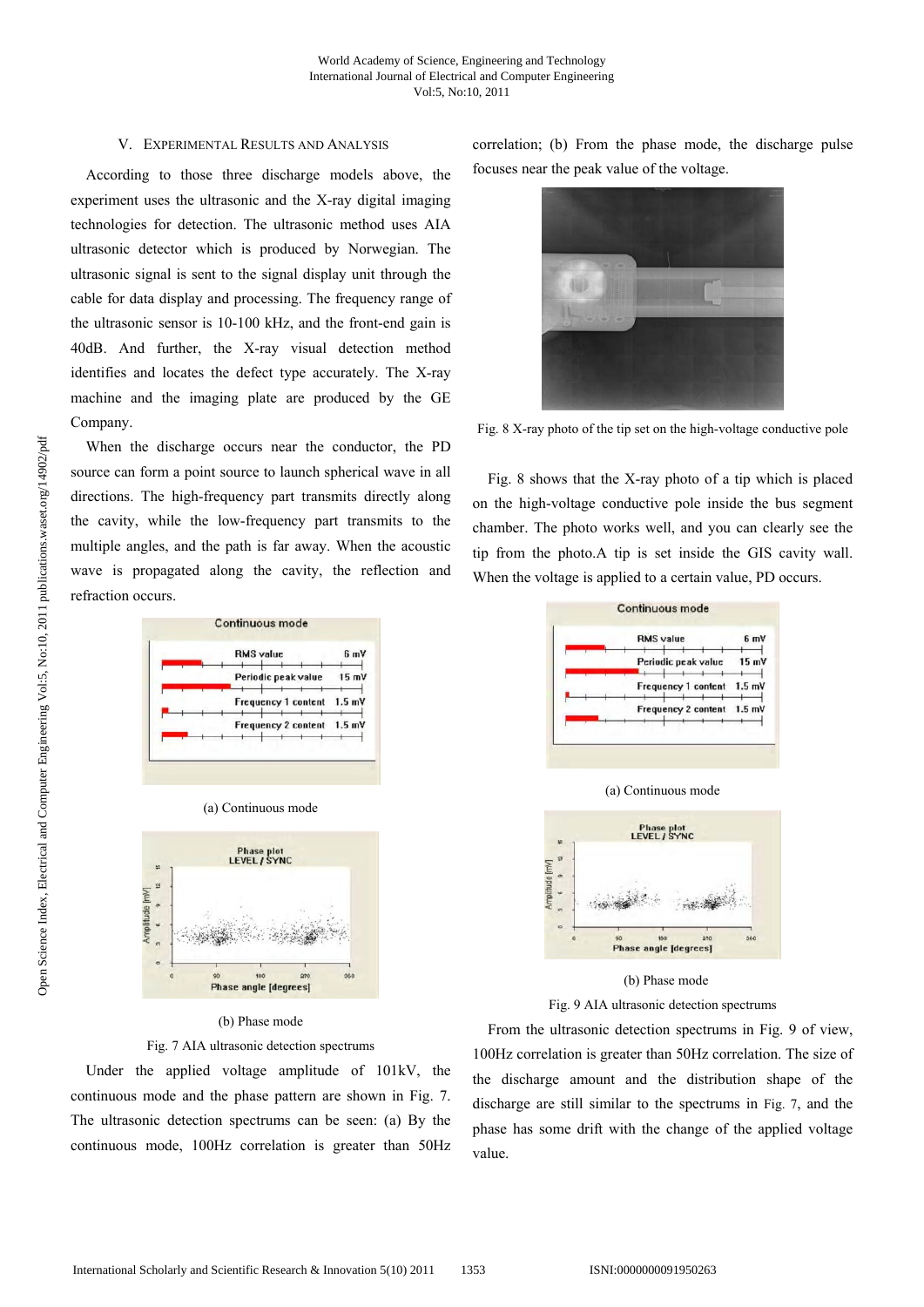

Fig. 10 X-ray photo of the tip set inside the GIS chamber wall

Fig. 10 gives the X-ray photo. The metal wire is fixed on the gas hole on the bottom of the GIS chamber, which can be clearly seen from the X-ray photo. It is clear that the X-ray visual technology is valid to the defect type.

The discharge of the floating potential near the high-voltage conductive pole is simulated by applying different voltages.

|  | <b>RMS</b> value           | 6 mV            |
|--|----------------------------|-----------------|
|  | Periodic peak value        | $15 \text{ mV}$ |
|  | Frequency 1 content 1.5 mV |                 |
|  | Frequency 2 content 1.5 mV |                 |



## (b) Phase mode

Fig. 11 AIA ultrasonic detection spectrums

From the ultrasonic phase spectrums in Fig. 11(b), it can be clearly seen that the pulses mainly concentrate around  $0^{\circ} \sim$  $45^{\circ}$  and  $315^{\circ} \sim 360^{\circ}$ . The continuous mode and the phase mode are shown in Fig. 11.



Fig. 12 The X-ray photo of a metal aluminum block on the high-voltage conductive pole inside the bus segment

Fig. 12 shows an aluminum block hung on the high-voltage conductive pole inside the bus segment. After the X-ray irradiation, the aluminum block can be clearly observed from the X-ray photo. Therefore, the X-ray visual detection technique is also effective to the insulation defect.

# VI. CONCLUSION

The X-ray visual detection technology can observe the insulation situation inside the GIS cavity. For the tip on the high-voltage conductive pole, the tip on the ground electrode, the floating potential, and other types of insulation defects, the X-ray detection technology can be observed directly by the human eye from the X-ray photo. However, for the traditional detection methods, such as the pulse current method, the ultrasonic method, and the ultra-high frequency method, the insulation condition can be judged through PD signals inside the GIS, and the PD source can be located initially with the help of the technical staffs' experiences. Therefore, the UXV is proposed in this paper, which is an effective and perfect PD detection technology. It improves the accuracy of the PD location. So it could be extended to the field application.

#### **REFERENCES**

- [1] LI Da-jian, LIANG Ji-zhong, BU Ke-wei, YANG Jing-gang, LI Yan-ming. Ultrasonic Detection of Partial Discharge on Typical Defects in GIS. High Voltage Apparatus, Vol.45, No.1, Feb. 2009: 72-74
- [2] Yang Yuan, Li Cheng-rong. Study on Ultrasonic Characteristics of Typical Partial Discharge of GIS. Modern Electric Power. Vol. 26, No.5, Oct. 2009: 18-23